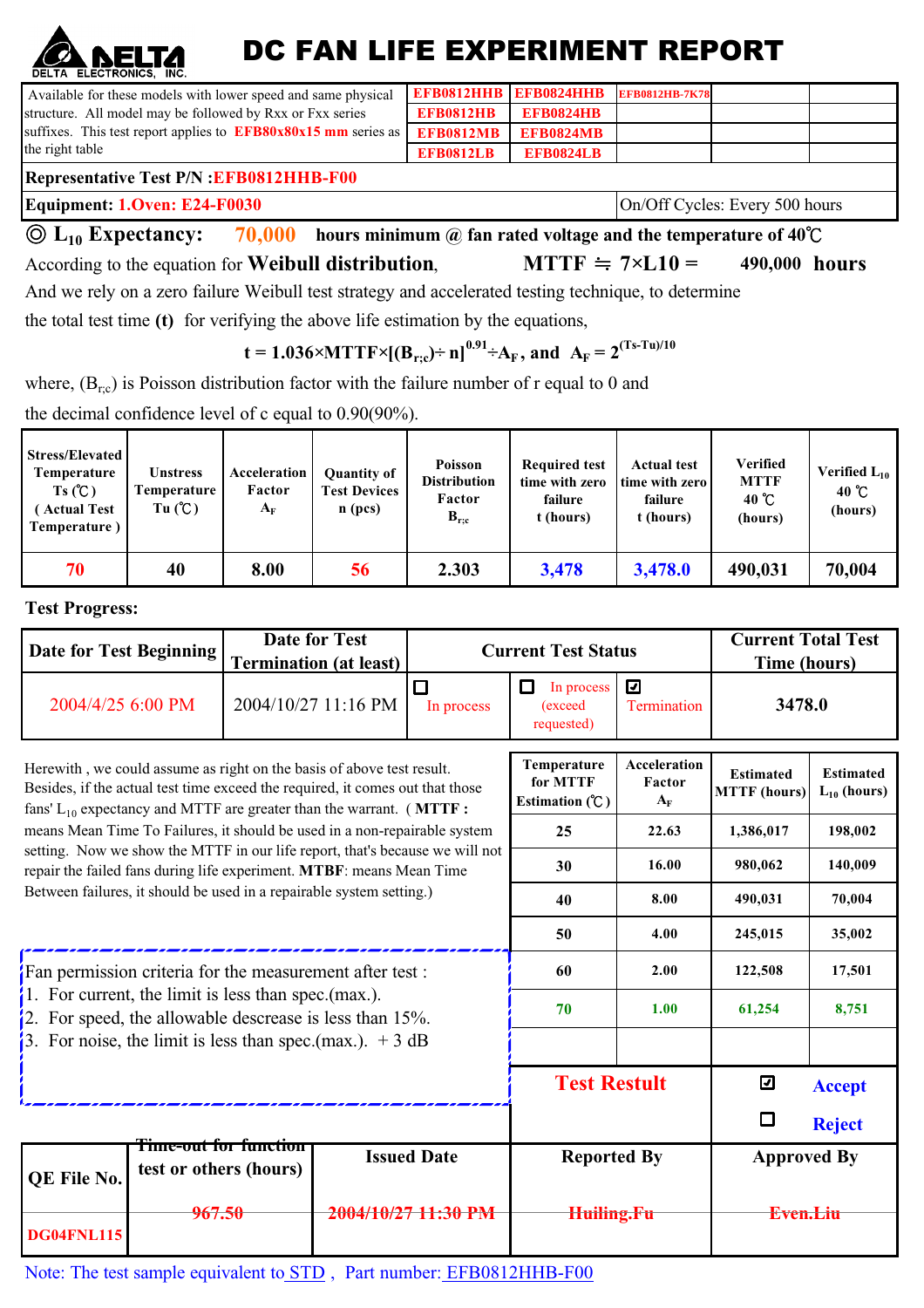| <b>ELECTRONICS.</b><br><b>Required Test</b><br>Time (hrs)<br>3,478 | Initial Test<br>Current Spec. | <b>Date for Test</b>                                             | Available for these models with lower speed and same physical structure<br>All model may be followed by Rxx or Fxx series suffixes. This test<br>report applies to EFB80x80x15 mm series as the right table<br><b>Beginning</b><br>2004/4/25 6:00 PM |                                           | <b>FOR LIFE EXPERIMENT</b><br><b>EFB0812HB</b><br><b>EFB0812MB</b><br><b>EFB0812LB</b><br>Date for Test<br><b>Termination</b><br>2004/10/27 11:16 PM<br><b>Current Test Status</b> | EFB0812HHB EFB0824HHB EFB0812HB-7K78<br><b>EFB0824HB</b><br><b>EFB0824MB</b><br><b>EFB0824LB</b><br><b>Sample Size</b><br>(pcs):<br>56 | <b>Failure</b><br>(pcs):<br>$\Omega$ | <b>Current Total Test</b><br>Time (hrs)       |                  |
|--------------------------------------------------------------------|-------------------------------|------------------------------------------------------------------|------------------------------------------------------------------------------------------------------------------------------------------------------------------------------------------------------------------------------------------------------|-------------------------------------------|------------------------------------------------------------------------------------------------------------------------------------------------------------------------------------|----------------------------------------------------------------------------------------------------------------------------------------|--------------------------------------|-----------------------------------------------|------------------|
|                                                                    |                               |                                                                  |                                                                                                                                                                                                                                                      |                                           |                                                                                                                                                                                    |                                                                                                                                        |                                      |                                               |                  |
|                                                                    |                               |                                                                  |                                                                                                                                                                                                                                                      |                                           |                                                                                                                                                                                    |                                                                                                                                        |                                      |                                               |                  |
|                                                                    |                               |                                                                  |                                                                                                                                                                                                                                                      |                                           |                                                                                                                                                                                    |                                                                                                                                        |                                      |                                               |                  |
|                                                                    |                               |                                                                  |                                                                                                                                                                                                                                                      |                                           |                                                                                                                                                                                    |                                                                                                                                        |                                      |                                               |                  |
|                                                                    |                               |                                                                  |                                                                                                                                                                                                                                                      |                                           |                                                                                                                                                                                    |                                                                                                                                        |                                      |                                               |                  |
|                                                                    |                               |                                                                  |                                                                                                                                                                                                                                                      |                                           |                                                                                                                                                                                    |                                                                                                                                        |                                      |                                               |                  |
|                                                                    |                               |                                                                  |                                                                                                                                                                                                                                                      |                                           |                                                                                                                                                                                    |                                                                                                                                        |                                      | 3478.0                                        |                  |
| Representative Test P/N : EFB0812HHB-F00                           |                               |                                                                  |                                                                                                                                                                                                                                                      |                                           |                                                                                                                                                                                    |                                                                                                                                        | $\Box$<br>In process                 | $\Box$<br>In process<br>(exceed<br>requested) | ☑<br>Termination |
| Equipment: 1.Oven: E24-F0030                                       |                               |                                                                  |                                                                                                                                                                                                                                                      |                                           |                                                                                                                                                                                    |                                                                                                                                        | On/Off Cycles: Every 500 hours       |                                               |                  |
|                                                                    |                               |                                                                  |                                                                                                                                                                                                                                                      |                                           | <b>Test Data Between Initial Test and Final Test</b>                                                                                                                               |                                                                                                                                        |                                      |                                               |                  |
| Sample                                                             |                               | Final Test                                                       | Deviation                                                                                                                                                                                                                                            | <b>Initial Test</b>                       | Final Test                                                                                                                                                                         | Deviation                                                                                                                              | <b>Initial Test</b>                  | Final Test                                    | Deviation        |
| No.                                                                | (A)                           | Current Spec.<br>(A)                                             | $(\%)$                                                                                                                                                                                                                                               | Speed Spec.<br>(RPM)                      | Speed Spec.<br>(RPM)                                                                                                                                                               | (%)                                                                                                                                    | Noise Spec.<br>(dBA)                 | Noise Spec.<br>(dBA)                          | $(\%)$           |
|                                                                    | 0.35Max.                      | 0.35Max.                                                         |                                                                                                                                                                                                                                                      | 3496-4104                                 | 3496-4104                                                                                                                                                                          |                                                                                                                                        | <b>45.0Max</b>                       | <b>45.0Max</b>                                |                  |
| 1                                                                  | 0.34                          | 0.32                                                             | $-5.9$                                                                                                                                                                                                                                               | 3897                                      | 3947                                                                                                                                                                               | 1.3                                                                                                                                    | 41.7                                 | 42.3                                          | 1.4              |
| $\overline{2}$                                                     | 0.32                          | 0.31                                                             | $-3.1$                                                                                                                                                                                                                                               | 3793                                      | 3978                                                                                                                                                                               | 4.9                                                                                                                                    | 41.9                                 | 41.6                                          | $-0.7$           |
| 3                                                                  | 0.32                          | 0.33                                                             | 3.1                                                                                                                                                                                                                                                  | 3844                                      | 3949                                                                                                                                                                               | 2.7                                                                                                                                    | 42.0                                 | 41.5                                          | $-1.2$           |
| 4                                                                  | 0.32                          | 0.34                                                             | 6.3                                                                                                                                                                                                                                                  | 3801                                      | 3867                                                                                                                                                                               | 1.7                                                                                                                                    | 41.6                                 | 41.6                                          | 0.0              |
| 5                                                                  | 0.32                          | 0.32                                                             | 0.0                                                                                                                                                                                                                                                  | 3812                                      | 3880                                                                                                                                                                               | 1.8                                                                                                                                    | 41.4                                 | 41.6                                          | 0.5              |
| 6                                                                  | 0.33                          | 0.33                                                             | 0.0                                                                                                                                                                                                                                                  | 3766                                      | 3886                                                                                                                                                                               | 3.2                                                                                                                                    | 41.7                                 | 41.3                                          | $-1.0$           |
| 7                                                                  | 0.33                          | 0.33                                                             | 0.0                                                                                                                                                                                                                                                  | 3753                                      | 3841                                                                                                                                                                               | 2.3                                                                                                                                    | 41.9                                 | 41.5                                          | $-1.0$           |
| 8                                                                  | 0.32                          | 0.33                                                             | 3.1                                                                                                                                                                                                                                                  | 3839                                      | 3959                                                                                                                                                                               | 3.1                                                                                                                                    | 41.4                                 | 41.4                                          | 0.0              |
| 9                                                                  | 0.32                          | 0.33                                                             | 3.1                                                                                                                                                                                                                                                  | 3855                                      | 3985                                                                                                                                                                               | 3.4                                                                                                                                    | 42.0                                 | 41.5                                          | $-1.2$           |
| 10                                                                 | 0.34                          | 0.34                                                             | 0.0                                                                                                                                                                                                                                                  | 3844                                      | 3909                                                                                                                                                                               | 1.7                                                                                                                                    | 41.7                                 | 41.6                                          | $-0.2$           |
| 11                                                                 | 0.32                          | 0.33                                                             | 3.1                                                                                                                                                                                                                                                  | 3822                                      | 3923                                                                                                                                                                               | 2.6                                                                                                                                    | 41.9                                 | 41.5                                          | $-1.0$           |
| 12                                                                 | 0.32                          | 0.34                                                             | 6.3                                                                                                                                                                                                                                                  | 3799                                      | 3860                                                                                                                                                                               | 1.6                                                                                                                                    | 41.4                                 | 41.7                                          | 0.7              |
| 13                                                                 | 0.31                          | 0.33                                                             | 6.5                                                                                                                                                                                                                                                  | 3870                                      | 3916                                                                                                                                                                               | 1.2                                                                                                                                    | 41.5                                 | 41.5                                          | 0.0              |
| 14                                                                 | 0.32                          | 0.31                                                             | $-3.1$                                                                                                                                                                                                                                               | 3814                                      | 3914                                                                                                                                                                               | 2.6                                                                                                                                    | 42.0                                 | 41.3                                          | $-1.7$           |
| 15                                                                 | 0.34                          | 0.34                                                             | 0.0                                                                                                                                                                                                                                                  | 3643                                      | 3881                                                                                                                                                                               | 6.5                                                                                                                                    | 42.1                                 | 41.6                                          | $-1.2$           |
| 16                                                                 | 0.31                          | 0.32                                                             | 3.2                                                                                                                                                                                                                                                  | 3837                                      | 3838                                                                                                                                                                               | 0.0                                                                                                                                    | 41.7                                 | 41.2                                          | $-1.2$           |
| 17                                                                 | 0.32                          | 0.33                                                             | 3.1                                                                                                                                                                                                                                                  | 3777                                      | 3932                                                                                                                                                                               | 4.1                                                                                                                                    | 41.5                                 | 41.4                                          | $-0.2$           |
| 18<br>19                                                           | 0.34                          | 0.32                                                             | $-5.9$<br>0.0                                                                                                                                                                                                                                        | 3610                                      | 3813<br>3897                                                                                                                                                                       | 5.6<br>0.4                                                                                                                             | 41.3                                 | 41.6<br>41.5                                  | 0.7<br>$-0.2$    |
| 20                                                                 | 0.34<br>0.32                  | 0.34<br>0.33                                                     | 3.1                                                                                                                                                                                                                                                  | 3882<br>3769                              | 3811                                                                                                                                                                               | 1.1                                                                                                                                    | 41.6<br>42.0                         | 41.3                                          | $-1.7$           |
| 21                                                                 | 0.35                          | 0.33                                                             | $-5.7$                                                                                                                                                                                                                                               | 3584                                      | 3819                                                                                                                                                                               | 6.6                                                                                                                                    | 42.1                                 | 41.5                                          | $-1.4$           |
| 22                                                                 | 0.33                          | 0.33                                                             | 0.0                                                                                                                                                                                                                                                  | 3739                                      | 3910                                                                                                                                                                               | 4.6                                                                                                                                    | 41.9                                 | 41.4                                          | $-1.2$           |
| 23                                                                 | 0.33                          | 0.31                                                             | $-6.1$                                                                                                                                                                                                                                               | 3659                                      | 3846                                                                                                                                                                               | 5.1                                                                                                                                    | 41.7                                 | 41.6                                          | $-0.2$           |
| 24                                                                 | 0.32                          | 0.32                                                             | 0.0                                                                                                                                                                                                                                                  | 3838                                      | 3842                                                                                                                                                                               | 0.1                                                                                                                                    | 41.8                                 | 41.5                                          | $-0.7$           |
| 25                                                                 | 0.32                          | 0.33                                                             | 3.1                                                                                                                                                                                                                                                  | 3802                                      | 3881                                                                                                                                                                               | 2.1                                                                                                                                    | 41.6                                 | 41.8                                          | 0.5              |
| 26                                                                 | 0.32                          | 0.31                                                             | $-3.1$                                                                                                                                                                                                                                               | 3778                                      | 3913                                                                                                                                                                               | 3.6                                                                                                                                    | 42.1                                 | 41.6                                          | $-1.2$           |
| 27                                                                 | 0.33                          | 0.34                                                             | 3.0                                                                                                                                                                                                                                                  | 3726                                      | 3938                                                                                                                                                                               | 5.7                                                                                                                                    | 42.0                                 | 41.5                                          | $-1.2$           |
| 28                                                                 | 0.33                          | 0.32                                                             | $-3.0$                                                                                                                                                                                                                                               | 3765                                      | 3889                                                                                                                                                                               | 3.3                                                                                                                                    | 41.8                                 | 41.4                                          | $-1.0$           |
| 29                                                                 | 0.33                          | 0.33                                                             | 0.0                                                                                                                                                                                                                                                  | 3739                                      | 3848                                                                                                                                                                               | 2.9                                                                                                                                    | 41.3                                 | 41.5                                          | 0.5              |
| 30                                                                 | 0.32                          | 0.33                                                             | 3.1                                                                                                                                                                                                                                                  | 3839                                      | 3852                                                                                                                                                                               | 0.3                                                                                                                                    | 41.7                                 | 41.8                                          | 0.2              |
| 31                                                                 | 0.31                          | 0.31                                                             | 0.0                                                                                                                                                                                                                                                  | 3829                                      | 3868                                                                                                                                                                               | 1.0                                                                                                                                    | 41.6                                 | 41.6                                          | 0.0              |
| 32                                                                 | 0.31                          | 0.32                                                             | 3.2                                                                                                                                                                                                                                                  | 3823                                      | 3977                                                                                                                                                                               | 4.0                                                                                                                                    | 42.0                                 | 41.4                                          | $-1.4$           |
| 33                                                                 | 0.32                          | 0.34                                                             | 6.3                                                                                                                                                                                                                                                  | 3777                                      | 3762                                                                                                                                                                               | $-0.4$                                                                                                                                 | 42.1                                 | 41.5                                          | $-1.4$           |
| 34                                                                 | 0.33                          | 0.33                                                             | 0.0                                                                                                                                                                                                                                                  | 3737                                      | 3857                                                                                                                                                                               | 3.2                                                                                                                                    | 41.9                                 | 41.3                                          | $-1.4$           |
| 35                                                                 | 0.32                          | 0.31                                                             | $-3.1$                                                                                                                                                                                                                                               | 3804                                      | 3817                                                                                                                                                                               | 0.3                                                                                                                                    | 41.4                                 | 41.9                                          | 1.2              |
| QE File No.<br><b>DG04FNL115</b>                                   |                               | <b>Time-out for function</b><br>test or others (hours)<br>967.50 |                                                                                                                                                                                                                                                      | <b>Issued Date</b><br>2004/10/27 11:30 PM |                                                                                                                                                                                    | <b>Reported By</b><br><b>Huiling.Fu</b>                                                                                                |                                      | <b>Approved By</b><br><b>Even.Liu</b>         |                  |